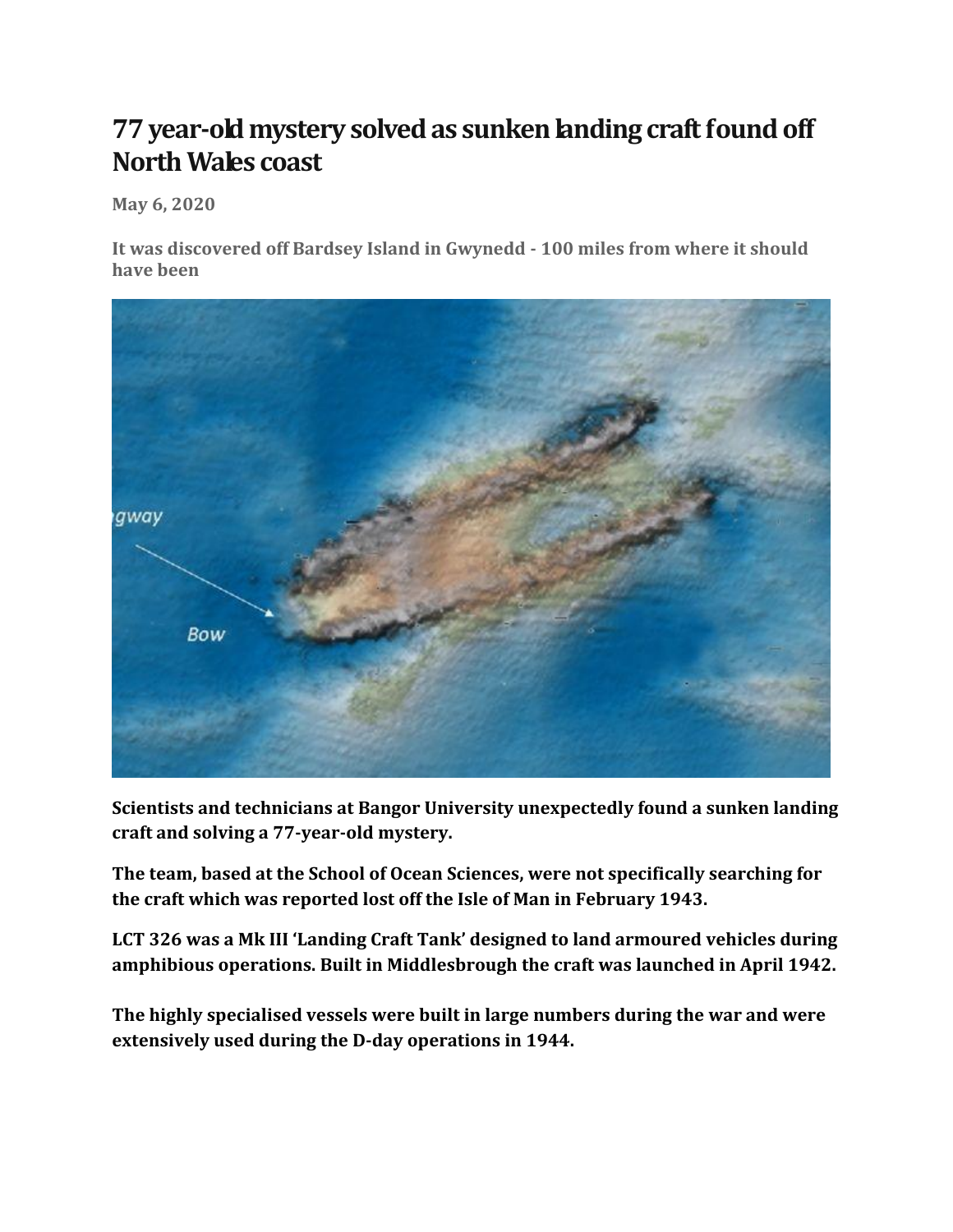**But LCT 326 disappeared while transiting from Scotland to Devon with the loss of its 14-strong crew.**

**Admiralty officials listed the cause of the loss at the time to bad weather or collision with a mine off the Isle of Man.**

**However, the new date collected last year by sonar sited on board the University's research ship, Prince Madog, now places the wreck over 100 miles away off Bardsey Island.**

**The team, working with nautical archaeologist and historian Dr Innes McCartney from Bournemouth University, were collecting data from a known shipwreck site in that area.**

**Initial analysis of the sonar data obtained from the site, including the wreck dimensions and general appearance suggested the wreck was an LCT, further archival research identified the remains as most likely being LCT 326.**

**The wreck has now been identified as being located in a position 25 miles further south from where LCT 326 was last seen.**

**The vessel appears to have foundered in heavy seas and probably broke in half just forward of the bridge with both halves staying afloat long enough to have become separated by 130m.**

**Dr McCartney said: "The wreck of LCT 326 is one of over 300 sites in Welsh waters which have been surveyed by the Prince Madog and the aim of this particular piece of research is to identify as many offshore wrecks in Welsh waters as possible and shed light on their respective maritime heritage.**

**"This aspect of the project has resulted in many new and exciting discoveries relating to both world wars, of which LCT 326 is just one example."**

**The Normandy landings were the landing operations on Tuesday, 6 June 1944 of the Allied invasion of Normandy in Operation Overlord during World War II. (Image: Mirrorpix)**